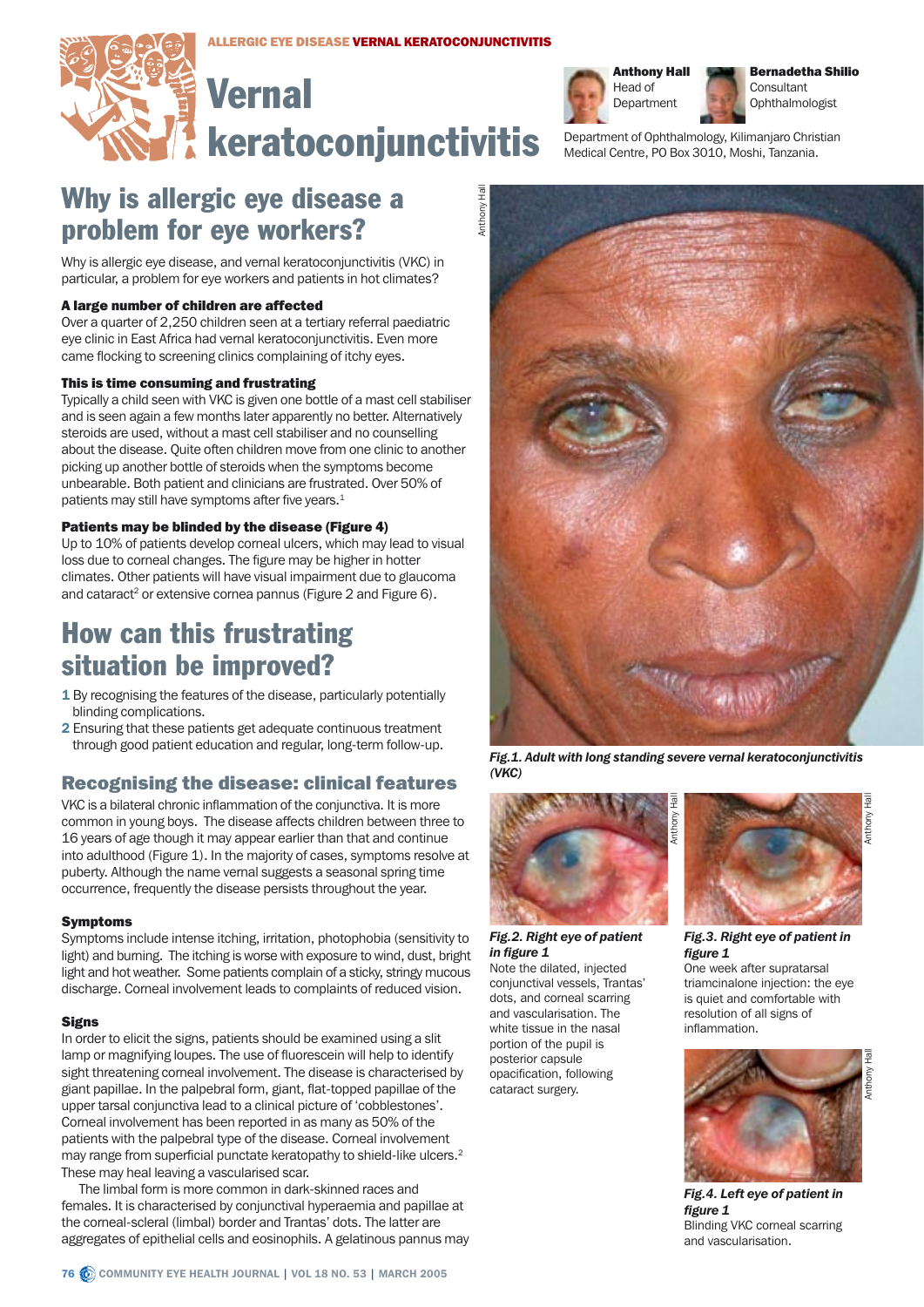# 'Individual counselling backed up by patient information leaflets is critical in breaking the cycle of inadequate treatment of vernal keratoconjunctivitis'

invade the cornea (Figure 6). Neovascularisation of the cornea may follow (Figure 4). Conjunctival changes include hyperpigmentation (Figure 2), subconjunctival fibrosis, keratinisation and symblepharon.

Visual impairment is more pronounced in cases with shield ulcers and corneal plaques. The clinician also needs to be constantly on the lookout for the other major complications of cataract and glaucoma especially with prolonged steroid use.

# Providing adequate continuous treatment **Counselling**

Once the severity of the disease has been characterised, a treatment plan is devised.

We examine and counsel the many children coming to the free district eye clinics in groups. Those with no signs of allergic eye disease are given advice on frequent face washing and cold compresses. They should not be given a bottle of steroid or chromoglycate drops, tempting as this might be. Unnecessary drops can make the situation worse (Figure 7).

Children with signs of allergic eye disease and those presenting to the tertiary referral centre who tend to have more severe disease are examined in more detail and counselled individually. Individual counselling, backed up by patient information leaflets, is critical in breaking the cycle of inadequate treatment and resulting frustration.

Counselling stresses the chronic nature of the disease, that sodium chromoglycate drops take time to work and need to be continued once the child feels better. Children getting steroid drops are told to use these frequently initially. The need to use these for only a short period of time in order to avoid complications is explained. The majority of children and parents respond well to this counselling. As a result, many patients return for review before drops have run out and the symptoms and signs worsened. The use of a dedicated counsellor will save the busy clinician valuable time.

# Drug treatment

Treatment is symptomatic and tailored to the severity of the disease.

*Those with milder symptoms and no corneal involvement* may be given mast cell stabilisers such as sodium chromoglycate or newer agents such as alomide and nedocromil. (If you have access to a low-cost drop manufacturer you can ask for 4% sodium chromoglycate for more severe cases). Topical antihistamines are effective as well.

The mast cell stabilisers must be used regularly three to four times daily, even when there are no symptoms in order to stabilise the mast cells and prevent the release of histamine. They are of no value when used only when

symptoms occur because their effect is not immediate. If well used, they can limit or stop the use of steroid drops. They do not have any of the side effects of steroids and can therefore be used for a prolonged period.

*Those presenting with corneal involvement and* 

*more severe disease* should be managed at secondary and tertiary level where they may be given topical steroid drops (e.g. prednisolone, dexamethasone), the most effective available topical medication for severe vernal keratoconjunctivitis. A mast cell stabiliser should be started when the steroids are started. Steroids should be used frequently initially and then tapered to a stop once the acute stage of the disease is stabilised (usually a few weeks). Their use requires monitoring because of the possible effect on intraocular pressure.

*Those not responding to conventional treatment* may be given supratarsal injection of steroids<sup>4</sup> by an eye specialist (Figure 5). Both long-acting steroids such as triamcinalone and shorter-acting steroids (dexamethasone) have been found to be effective in bringing about resolution of the eye signs. Some studies suggest that the recurrence rate of the disease is lower following the use of longer-acting steroids like triamcinolone. Theoretically there is an increased risk of persistent elevation of intraocular pressure with the longer acting steroids. In children, these injections often need to be administered under general anaesthesia. However, with good use of local anaesthesia and careful counselling, children as young as 12 may be safely injected without recourse to general anaesthesia (Figures 8 - 10).

Cyclosporine A drops (0.5-2%) in olive oil or castor oil four times a day are an effective alternative to steroids in severe VKC, if available.<sup>5</sup>

Cryotherapy of the palpebral conjunctiva may produce additional inflammation with little benefit.<sup>2</sup>

Debridement of early mucus plaques may speed repair of the persistent epithelial defects. Bandage contact lenses are helpful in the treatment of these defects.

Supportive therapy like artificial tears, cold compresses and sunglasses often help and are commonly overlooked.

# Drug allergies

Allergic reaction in the conjunctiva can be provoked by a drug or its preservative. Common drugs include neomycin and gentamicin. These are common in postoperative drops. When examined, the conjunctiva and the lower eyelids will be swollen. The skin may be excoriated. The first measure in the management is to stop using the allergen. Topical steroids may also be used to relieve the symptoms. Far too often the offending drug has been given for a minor symptom because the patient expects drops. This often does more harm than good (Figure 7).



*Fig.5. Technique of supratarsal injection*

Note the needle is parallel to the superior tarsal border – entering from the temporal side.



Anthony Hall

**Anthony Hall** 

*Fig.6. Child with severe limbal VKC* 

Note the marked conjunctival hyperaemia, Trantas' dots and invasion of cornea by thickened gelatinous pannus.



*Fig. 7. Drug induced allergic conjunctivitis*

This man was seen at a health centre complaining of itchy dry eyes. He was given gentamicin and prednisolone drops which he used continuously for three weeks. He came to us complaining that the eyes were now red and sore and felt worse when the drops were put in. Note the conjunctival hyperaeminia in the lower half of the eye. The upper half is white and quiet.